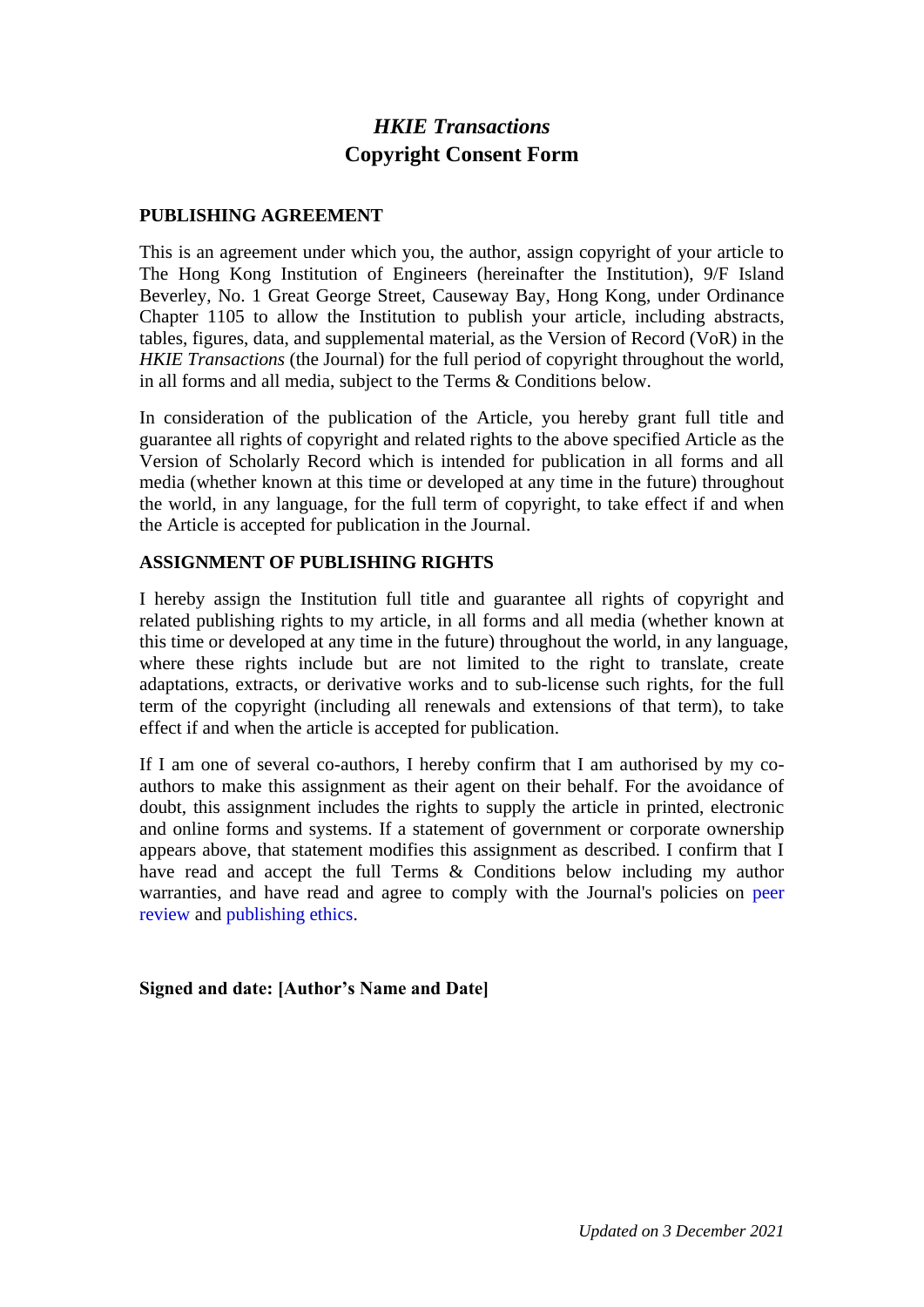## **THIS FORM IS A LEGALLY BINDING DOCUMENT. WE RECOMMEND THAT YOU RETAIN A COPY OF IT AND CONSULT A LEGAL ADVISOR IF YOU HAVE ANY QUESTIONS.**

## **ASSIGNMENT OF COPYRIGHT AND PERMISSION TO SELF-ARCHIVE: TERMS & CONDITIONS**

#### **DEFINITION**

1. Your article is defined as comprising (a) your Accepted Manuscript (AM) in its final form; (b) the final, definitive, and citable Version of Record (VoR) including the abstract, text, bibliography, and all accompanying tables, illustrations, data, and media; and (c) any supplemental material hosted by the Institution. This assignment and these Terms & Conditions constitute the entire agreement and the sole understanding between you and the Institution ("agreement"); no amendment, addendum, or other communication will be taken into account when interpreting your and the Institution's rights and obligations under this agreement, unless amended by a written document signed by both parties.

### **THE INSTITUTION'S RESPONSIBILITIES**

2. If deemed acceptable by the Editorial Panel of the Journal, we shall prepare and publish your article in the Journal. We may post your accepted manuscript in advance of the formal publication of the VoR. We reserve the right to make such editorial changes as may be necessary to make the article suitable for publication, or as we reasonably consider necessary to avoid infringing third-party rights or breaching any laws; and we reserve the right not to proceed with publication for whatever reason.

### **RIGHTS RETAINED BY YOU AS AUTHOR**

- 3. These rights are personal to you, and your co-authors, and cannot be transferred by you to anyone else. Without prejudice to your rights as author set out below, you undertake that the fully reference-linked VoR will not be published elsewhere or shared with anyone without our prior written consent. You assert and retain the following rights as author(s):
	- i. The right to be identified as the author of your article, whenever and wherever the article is published, such rights including moral rights arising under any prevailing law applicable, and, so far as is legally possible, any corresponding rights the Institution may have in any territory of the world.
	- ii. The right to retain patent rights, trademark rights, or rights to any process, product or procedure described in your article.
	- iii. The right to post and maintain at any time the Author's Original Manuscript (AOM; your manuscript in its original and unrefereed form; a "preprint").
	- iv. The right to post at any time your AM (your manuscript in its revised after peer review and accepted for publication form; a "postprint") as a digital file on your own personal or departmental website, provided that you do not use the VoR published by us, and that you include any amendments or deletions or warnings relating to the article issued or published by us; and with the acknowledgement: "The Version of Record of this manuscript has been published and is available in <JOURNAL TITLE> <date of publication> http://www.hkie.org.hk /<Article DOI>."
	- v. The right to share with colleagues copies of the article in its AM form as supplied to you by the Institution on a non-commercial basis.
	- vi. The right to make printed copies of all or part of the AM on a non-commercial basis for use by you for lecture or classroom purposes provided that such copies are not offered for sale or distributed in any systematic way, and provided that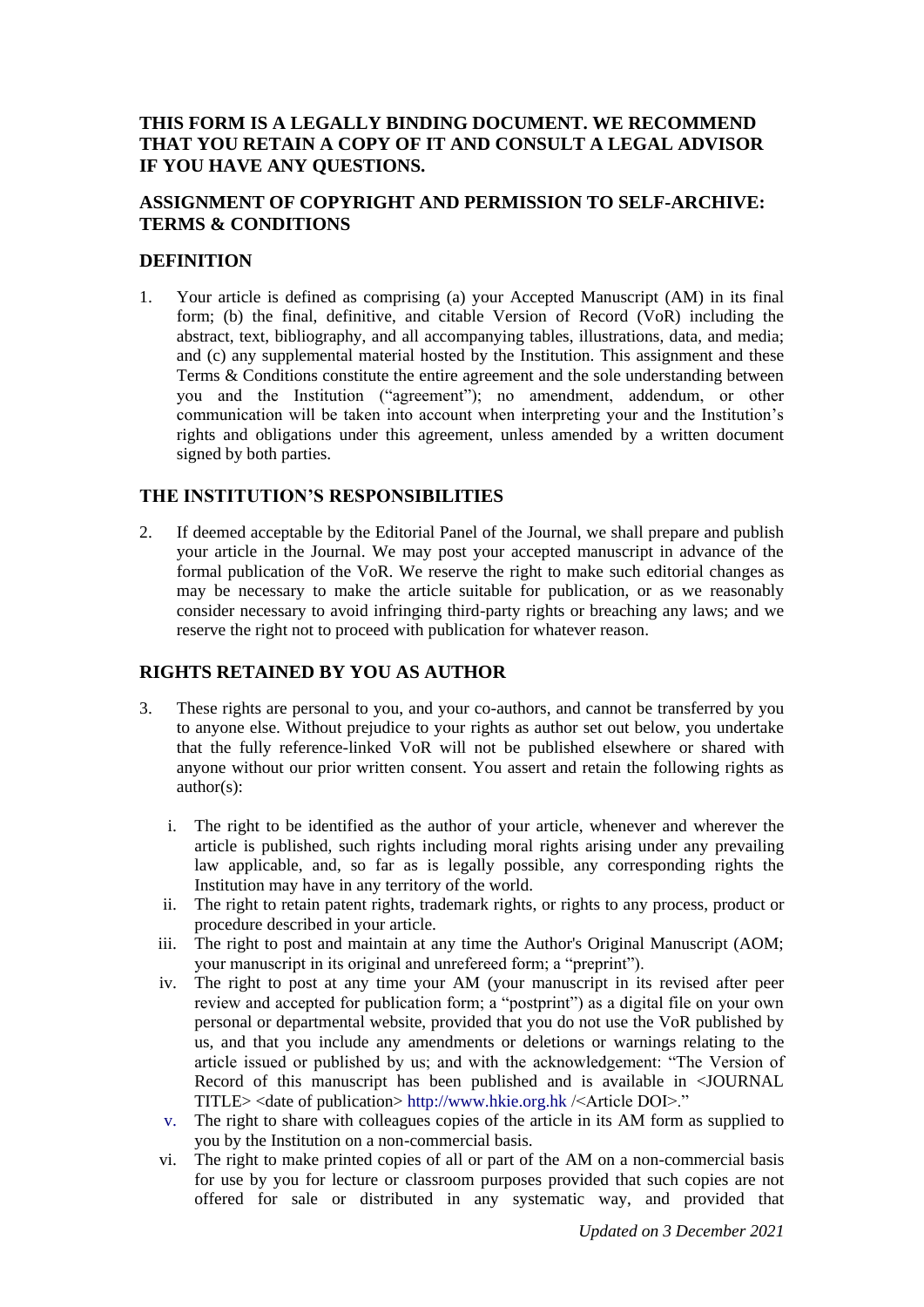acknowledgement to prior publication in the Journal is given.

- vii. The right, if the article has been produced within the scope of your employment, for your employer to use all or part of the AM internally within the institution or company on a non-commercial basis provided that acknowledgement to prior publication in the Journal is given.
- viii. The right to present the AM at a meeting or conference and to distribute printed copies of the AM to the delegates attending the meeting provided that this is not for commercial purposes and provided that acknowledgement to prior publication in the Journal is given.

#### **WARRANTIES MADE BY YOU AS AUTHOR**

- 4. You warrant that:
	- i. All persons who have a reasonable claim to authorship are named in the article as co-authors including yourself, and you have not fabricated or misappropriated anyone's identity, including your own.
	- ii. You have been authorised by all such co-authors to sign this agreement as agent on their behalf, and to agree on their behalf the priority of the assertion of copyright and the order of names in the publication of the article.
	- iii. The article is your original work, apart from any permitted third-party copyright material you include, and does not infringe any intellectual property rights of any other person or entity and cannot be construed as plagiarising any other published work, including your own published work.
	- iv. The article is not currently under submission to, nor is under consideration by, nor has been accepted by any other journal or publication, nor has been previously published by any other journal or publication, nor has been assigned or licensed by you to any third party.
	- v. The article contains no content that is abusive, defamatory, libellous, obscene, fraudulent, nor in any way infringes the rights of others, nor is in any other way unlawful or in violation of applicable laws.
	- vi. Research reported in the article has been conducted in an ethical and responsible manner, in full compliance with all relevant codes of experimentation and legislation. All articles which report in vivo experiments or clinical trials on humans or animals must include a written statement in the Methods section that such work was conducted with the formal approval of the local human subject or animal care committees, and that clinical trials have been registered as applicable legislation requires.
	- vii. Any patient, service user, or participant (or that person's parent or legal guardian) in any research or clinical experiment or study who is described in the article has given written consent to the inclusion of material, text or image, pertaining to themselves, and that they acknowledge that they cannot be identified via the article and that you have anonymised them and that you do not identify them in any way. Where such a person is deceased, you warrant you have obtained the written consent of the deceased person's family or estate.
	- viii. You have complied with all mandatory laboratory health and safety procedures in the course of conducting any experimental work reported in your article; your article contains all appropriate warnings concerning any specific and particular hazards that may be involved in carrying out experiments or procedures described in the article or involved in instructions, materials, or formulae in the article; your article includes explicitly relevant safety precautions; and cites, if an accepted Standard or Code of Practice is relevant, a reference to the relevant Standard or Code.
	- ix. You have acknowledged all sources of research funding, as required by your research funder, and disclosed any financial interest or benefit you have arising from the direct applications of your research.